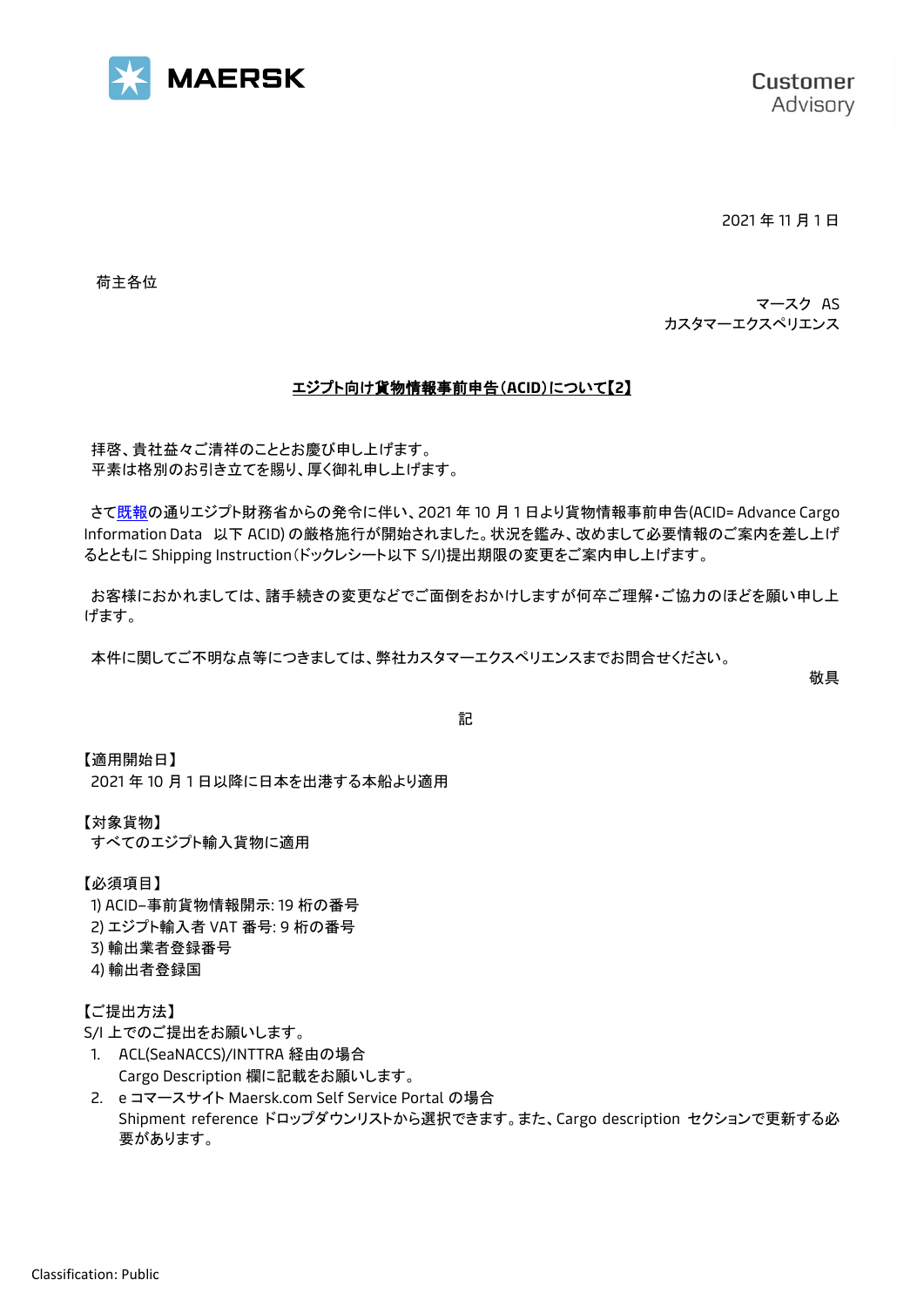

【ご提出の際の注意事項】

- 1. S/I に必須項目がない場合は B/L 作成を中断の上、期限までにご提出の確認が取れない場合は船積みをお断り させていただきます。
- 2. Nefeza サイト [<https://nafeza.gov.eg/tportal/web/en>](https://nafeza.gov.eg/tportal/web/en)で有効な情報であることが必要です。
- 3. 1 B/L あたりに ACID の情報が必要になります。
- 4. 荷受人/荷送人/ 事前貨物情報の修正は、コンテナ積み込み後税関規則に従いお断りさせていただきます。
- 5. エジプトの港への仕向地の変更(COD)はお引き受けできませんが、エジプトに向かう途中の貨物の仕向地をエジ プト以外の港に変更することは許可されます。

【ご提出期限】

日本出港本船の CY カットの 2 営業日前の 16:30 までにご提出ください。 S/I のご提出が弊社システムで確認が取れない場合は、船積みはお断りさせていただきます。

以上